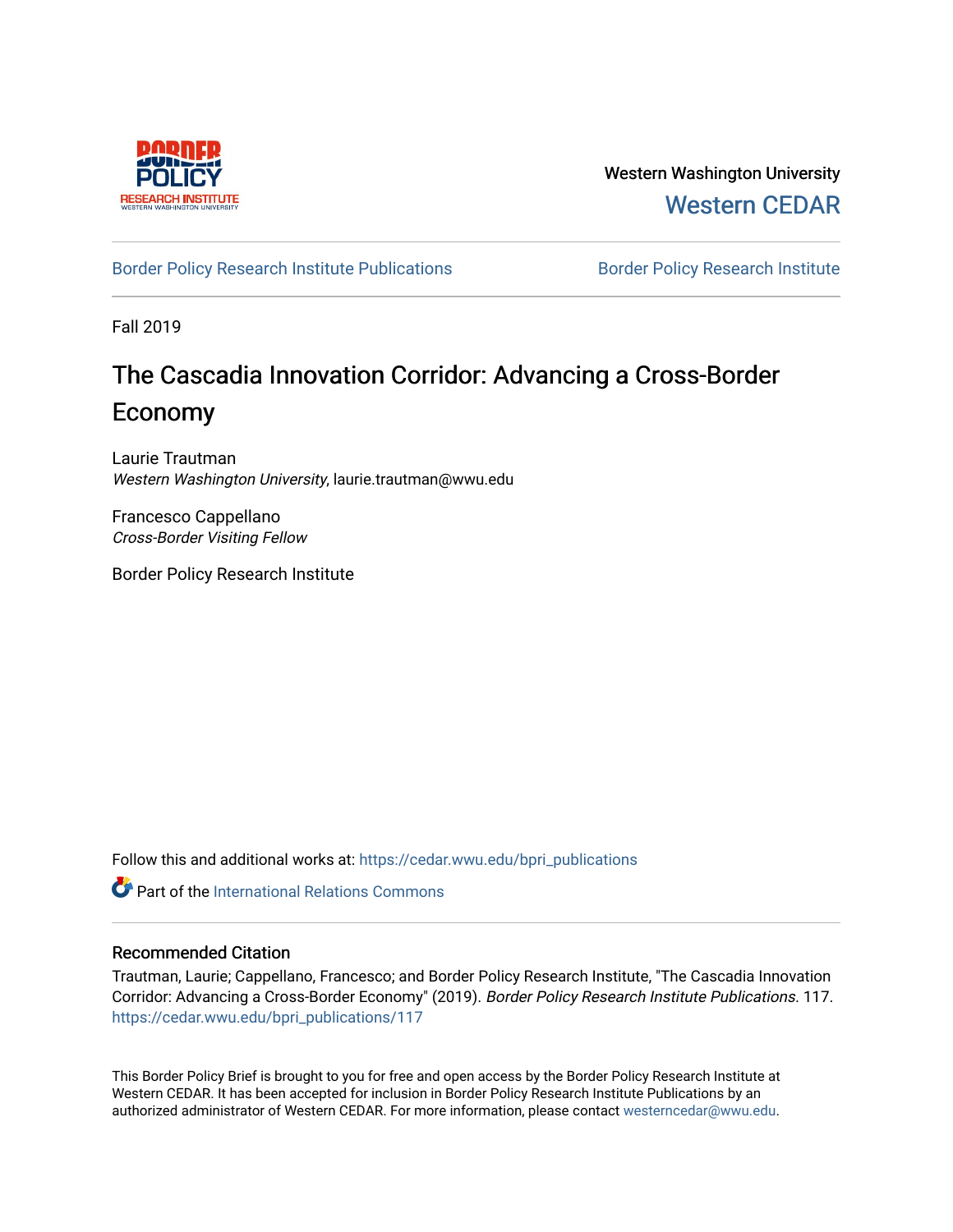

# THE CASCADIA INNOVATION CORRIDOR: ADVANCING A CROSS-BORDER ECONOMY

# *BY LAURIE TRAUTMAN AND FRANCESCO CAPPELLANO*

The Cascadia Innovation Corridor (CIC) Steering Committee is led by two CEOs, representing Challenge Seattle and the Business Council of British Columbia. There are seven program areas (see below), each co-chaired by representatives from Washington and B.C. and supported by working group members whose expertise supports the goals of the CIC. The CIC Vision of 'Inventing Tomorrow Together' strives to:

Position Cascadia as a global innovation hub in:

- 1. Life Sciences
- 2. Transformative Technologies
- 3. Sustainable Agriculture

Develop world-class infrastructure that supports a cross-border economy through:

- 4. Transportation, Housing and **Connectivity**
- 5. Best and Diverse Talent
- 6. Higher Education Research Excellence
- 7. Efficient People/Goods Movement Across the Border



# **INTRODUCTION**

The Cascadia Innovation Corridor (CIC) is a regional public-private effort to better integrate the innovation economy, transportation connectivity, and communities along the Western side of the Cascade Mountains from Vancouver, British Columbia to Portland, Oregon. The goal of the CIC is to position this cross-border region to be stronger together and compete on a global stage.

This Border Policy Brief provides an analysis of stakeholder's perspectives on the drivers and hindrances related to expanding business activities across the border in the CIC, which are key elements to the viability of the effort. The Brief also highlights the critical role of the border to the success of the CIC, and for cross-border innovation corridors more broadly.

# BACKGROUND

The CIC effort began in earnest in 2016, initiated by the leadership of Microsoft, and formalized by a Memorandum of Understanding between the Governor of Washington State and the Premier of British Columbia.<sup>1</sup> Since then, it has evolved to include various stakeholders on both sides of the border, including additional tech giants such as Amazon, colleges and universities, major cancer centers, and various scales of government. The CIC governance structure consists of a steering committee with representatives from B.C. and Washington whose work is focused in seven different programs (see sidebar).

The CIC is a broad effort aimed primarily at regional economic integration that spans the Canada – U.S. border, which presents unique challenges and opportunities when compared to more traditional mega-regions that exist within one federal jurisdiction.2 The border is both a barrier and a conduit for the region's tech industry. For example, U.S. companies such as Microsoft that expand to Vancouver can take advantage of a more business-friendly immigration system, allowing them better access to global talent. However, at the same time, the friction of the border, which impedes the mobility of people, capital, and goods, is a tangible challenge to integrating the region.

# REGIONAL EFFORTS TO DEVELOP CROSS-BORDER INNOVATION **CORRIDORS**

There are efforts at the three major cross-border regions along the Canada – U.S. border to nurture a cross-border innovation ecosystem<sup>3</sup>, all underscored by the common recognition that "innovation occurs through partnership."4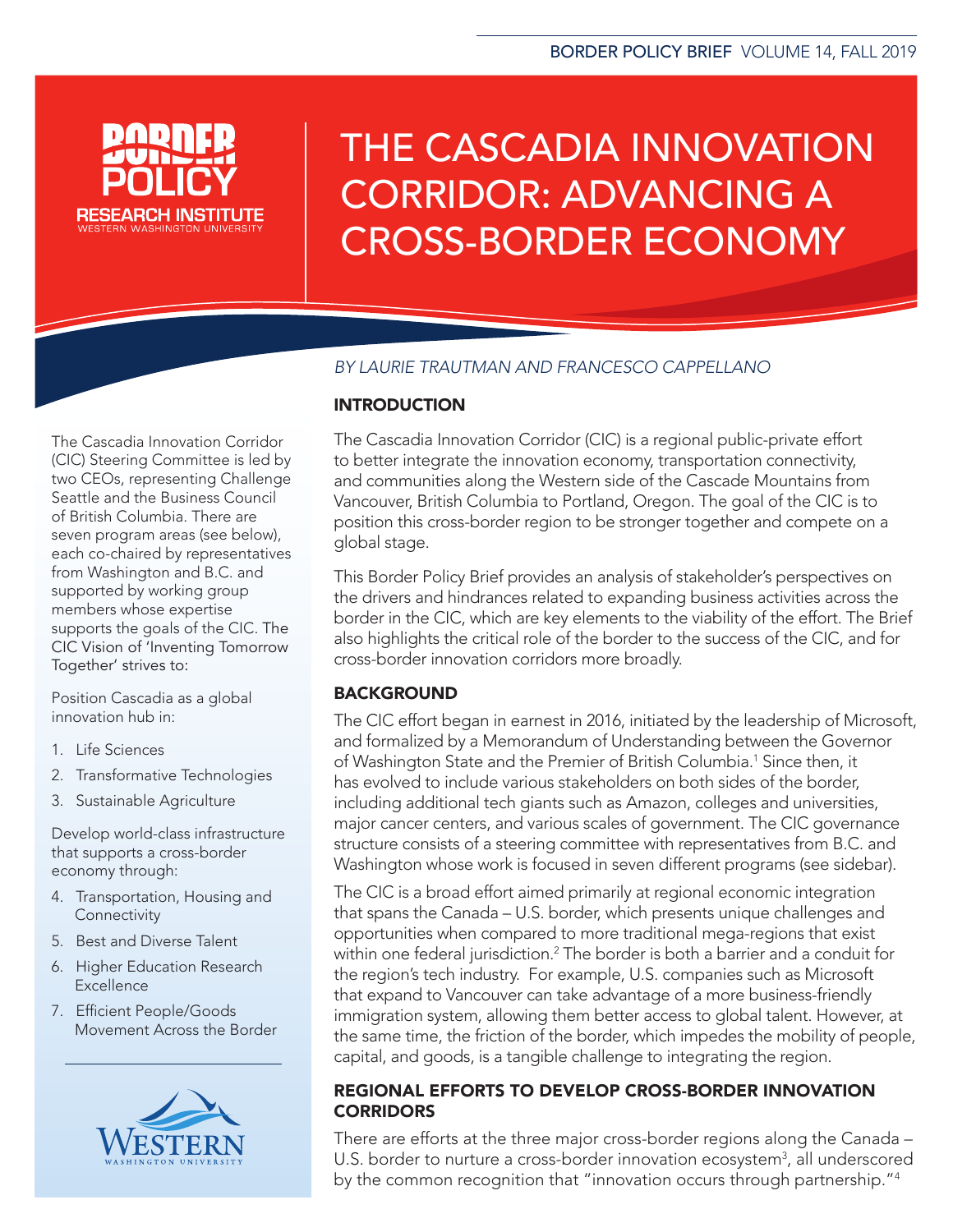

Although the CIC is viewed as the most advanced example of a formal initiative, there are similar efforts emerging in both the Niagara – Buffalo and Windsor – Detroit corridors. Across all three regions, it is recognized that improving the efficiency of the border will strengthen innovation ecosystems. By better educating border crossers, border officers, and utilizing technology, the border can become less of an impediment.

While some challenges are the same across these corridors, the significance of regional variations cannot be overlooked. One of the unique features of the CIC, and perhaps the most notable, is the 'culture of collaboration' which characterizes the region. Not only is there a history of collaboration at the state/provincial scale, but there are several organizations whose 'day job' it is to support and strengthen cross-border collaboration.5 These features, as well as a shared ethos, are invaluable to the CIC's viability and success.

## STAKEHOLDERS' PERSPECTIVES ON CROSS-BORDER INTEGRATION

In 2018, BPRI's Cross-Border Visiting Fellow, Dr. Francesco Cappellano, surveyed 40 organizations in B.C. and Washington to assess the factors that encourage or hamper economic linkages across the border.<sup>6</sup> Respondents in B.C. and Washington identified drivers that encourage cross-border linkages/expansion, as well as hindrances that hamper business integration or expansion in either direction across the border.

## *Drivers of Cross-Border Business Integration.*

The top six motives for businesses from Washington to expand activities across the border to B.C. include access to a talented workforce (77%), geographical proximity (77%), complementary knowledge and skills (62%), the current exchange rate (54%), the U.S. political climate (54%), and access to larger labor pools in B.C. (51%).

For B.C. businesses to expand linkages into Washington, the top motives were access to larger markets in the U.S. (87%), geographical proximity (85%), access to venture capital in Washington (62%), complementary knowledge and skills (46%), and the talented workforce in Washington (44%).

Figure 1 displays the top drivers that were chosen by business on *both* sides of the border. Although they differed significantly in how often they were cited by respondents, these symmetries highlight how the border itself creates opportunities and motivations for businesses to expand into other jurisdictions, which facilitates crossborder integration. The "binational advantage"7 that is gained by Seattle and Vancouver 'joining forces' provides the region with a competitive edge by enabling access to external markets, a larger (and more diverse) workforce, and financial capital resources.<sup>8</sup> The CIC seeks to leverage those assets and position the relatively smaller and emerging economies of the region to compete with mature global tech hubs such as Silicon Valley.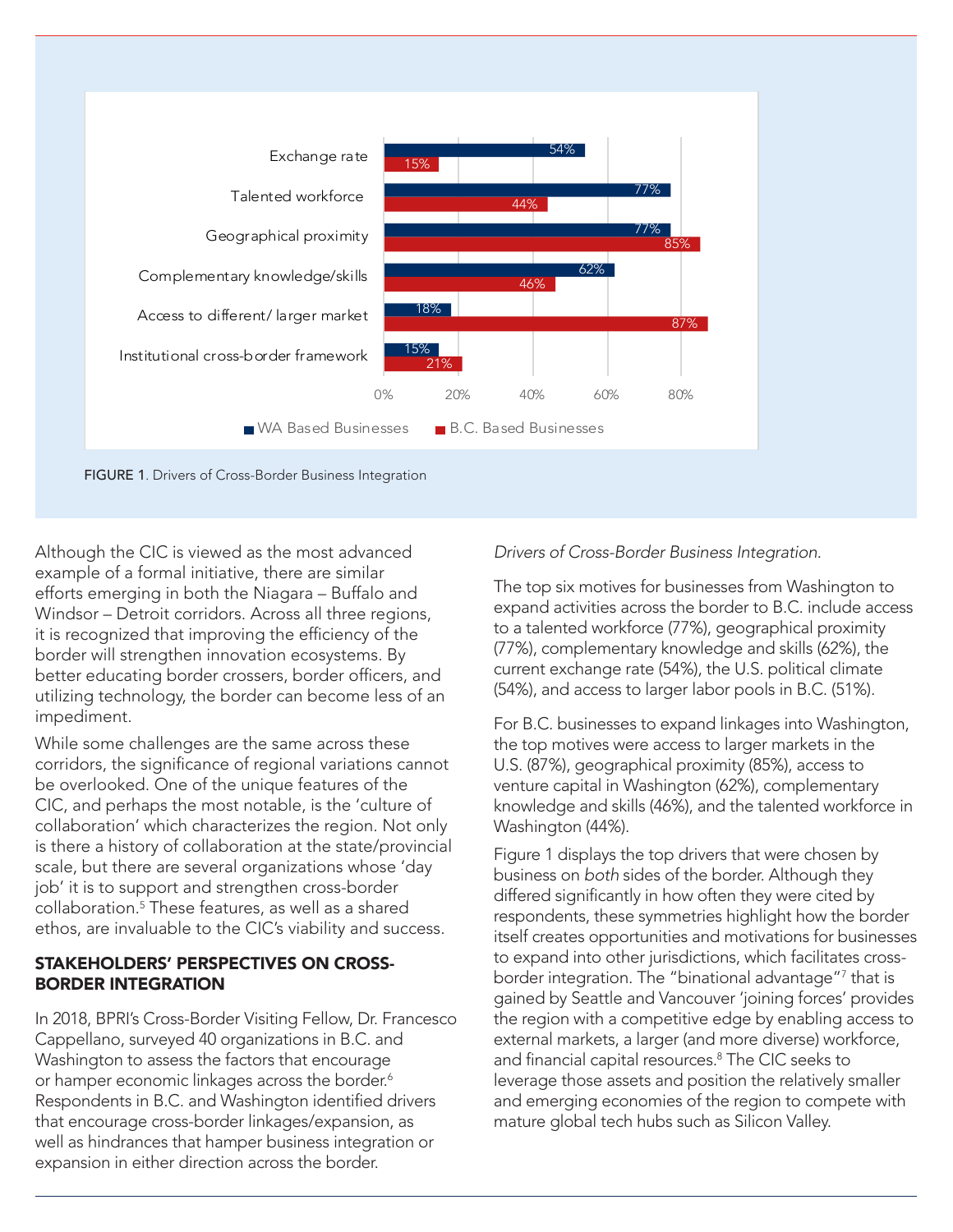

#### *Hindrances to Cross-Border Business Integration.*

Businesses in Washington cited five main deterrents to increasing linkages in B.C.: lack of transportation services and infrastructure (56%), the U.S. political climate (56%), the amount of time spent crossing the border (51%), tax policies in Canada (44%), and higher land costs in Canada (41%). For B.C.-based businesses, the most frequently cited hindrances were the U.S. political climate (79%), U.S. immigration restrictions (72%), the current exchange rate (56%), the amount of time spent crossing the border (49%), and the lack of transportation services and infrastructure (46%).

Figure 2 displays the top hindrances that were chosen by businesses in *both* B.C. and Washington. When

comparing the responses in Figures 1 and 2, it is apparent that there is more similarity between the factors that hinder cross-border integration than between those that drive cross-border integration.

Issues such as the U.S. political climate (i.e., the Trump Administration), exchange rates, and 'buy American' laws are significant hindrances to deepening crossborder business integration. These factors, which are shaped at the federal scale, illustrate the difficulty in advancing regional economic integration in a crossborder environment.

However, there are many issues that can be tackled at the sub-national scale. For the CIC, it is important to highlight that 'institutional cross-border framework'

#### Working towards a seamless border for the CIC

Each of the CIC's seven program committees (see sidebar, front page) have Action Plans that outline their 'big ideas' for advancing an innovation ecosystem in the region. $\degree$  The committee tasked with focusing on the border is co-chaired by leadership from BPRI and the Pacific Northwest Economic Region (PNWER). This committee is pursuing a variety of initiatives to make the border as seamless as possible for legitimate trade and travel. This benefits businesses, families, and the overall climate for collaboration in the region in terms of time savings, productivity, and predictability. Projects involve working with stakeholders on both sides of the border and harnessing new innovations to:

- Advance implementation of the new preclearance agreement for passengers in marine and rail modes
- Enhance the NEXUS trusted traveler program
- Improve the travel experience and security in our airports using facial recognition technology
- Conduct a pilot project to reduce wait-times for cargo processing at the land border